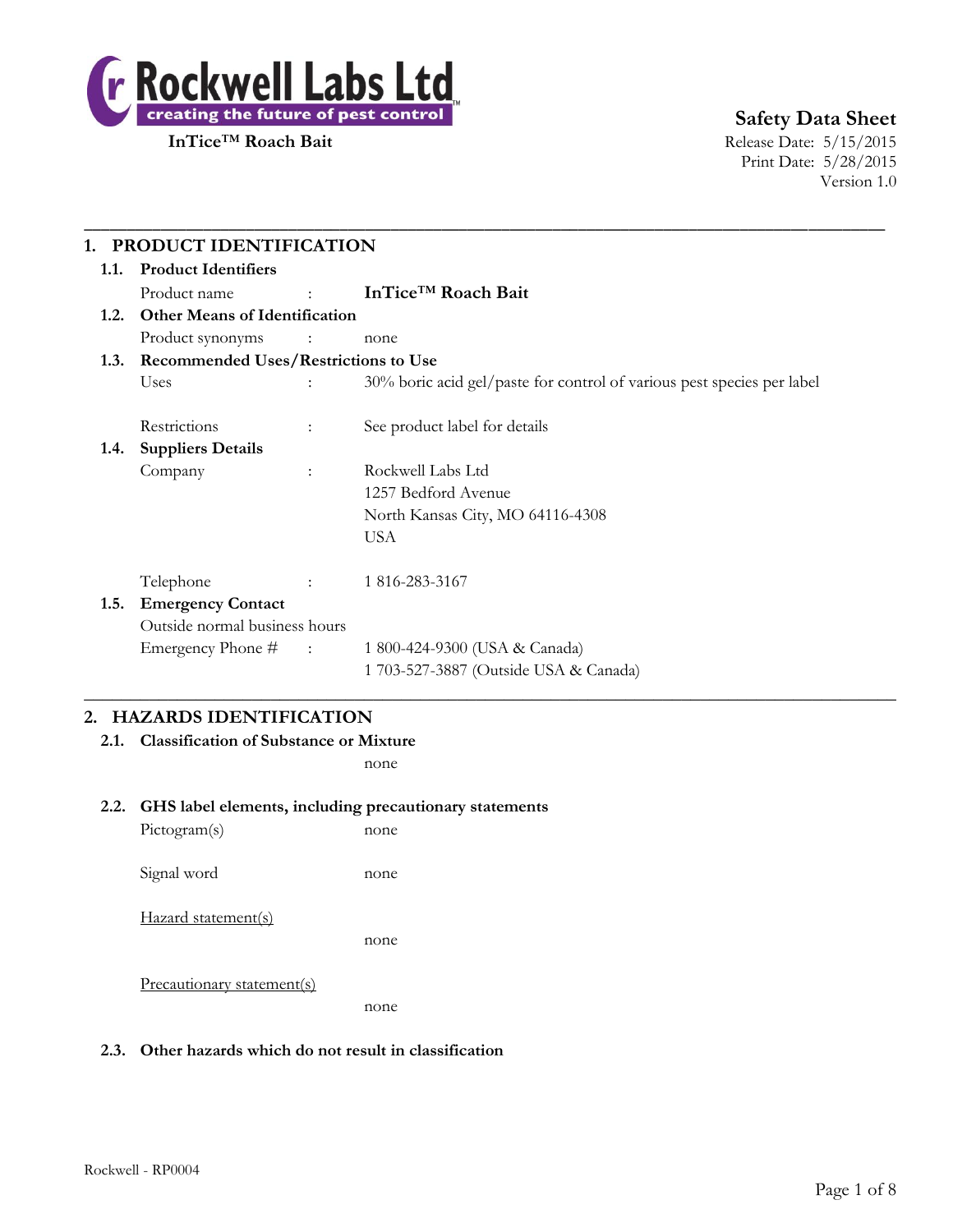

**InTice**™ **Roach Bait** Release Date: 5/15/2015 Print Date: 5/28/2015 Version 1.0

> In animal feeding tests, boric acid has been shown to impair fertility at very high doses. However, decades of occupational exposure in humans have shown no adverse effects associated with this material

## **3. COMPOSITION/INFORMATION ON INGREDIENTS**

#### **3.1. Substances**

Not applicable

## **3.2. Mixtures**

Hazardous component(s) or components of note:

| Chemical Identity               | Contains $(\% w/w)$ | CAS-No.          | Hazard Classification |  |
|---------------------------------|---------------------|------------------|-----------------------|--|
| Orthoboric Acid (boric<br>acid) | 30                  | $10043 - 35 - 3$ | none                  |  |

**\_\_\_\_\_\_\_\_\_\_\_\_\_\_\_\_\_\_\_\_\_\_\_\_\_\_\_\_\_\_\_\_\_\_\_\_\_\_\_\_\_\_\_\_\_\_\_\_\_\_\_\_\_\_\_\_\_\_\_\_\_\_\_\_\_\_\_\_\_\_\_\_\_\_**

## **4. FIRST AID MEASURES**

#### **4.1. Description of first aid measures**

#### **General advice**

Consult a physician or poison control center. Provide this safety data sheet to medical personnel. Move out of hazardous areas.

#### **If inhaled**

Move person to fresh air. If person is not breathing, call 911 or an ambulance, then give artificial respiration, preferably mouth to mouth if possible. Call a poison control center or doctor for further treatment advice.

#### **In case of skin contact**

Take off contaminated clothing. Rinse skin immediately with plenty of water for 15-20 minutes. Call a poison control center or doctor for treatment advice.

#### **In case of eye contact**

Hold eye open and rinse slowly and gently with water for 15-20 minutes. Remove contact lenses, if present, after the first five minutes, then continue rinsing eye. Call a poison control center or doctor for treatment advice.

## **If swallowed**

Call a poison control center or doctor for treatment advice. Have person sip a glass of water if able to swallow. Do not induce vomiting unless told to do so by a poison control center or doctor. Do not give anything by mouth to an unconscious person.

## **4.2. Most important symptoms and effects, both acute and delayed**

Boric acid may cause gastrointestinal discomfort with ingestion of more than an incidental amount.

 $\_$  , and the set of the set of the set of the set of the set of the set of the set of the set of the set of the set of the set of the set of the set of the set of the set of the set of the set of the set of the set of th

**4.3. Indication of any immediate medical attention and special treatment needed, if necessary** None known

## **5. FIRE FIGHTING MEASURES**

## **5.1. Extinguishing media**

Suitable extinguishing media: use water spray, alcohol-resistant foam, dry chemical or carbon dioxide.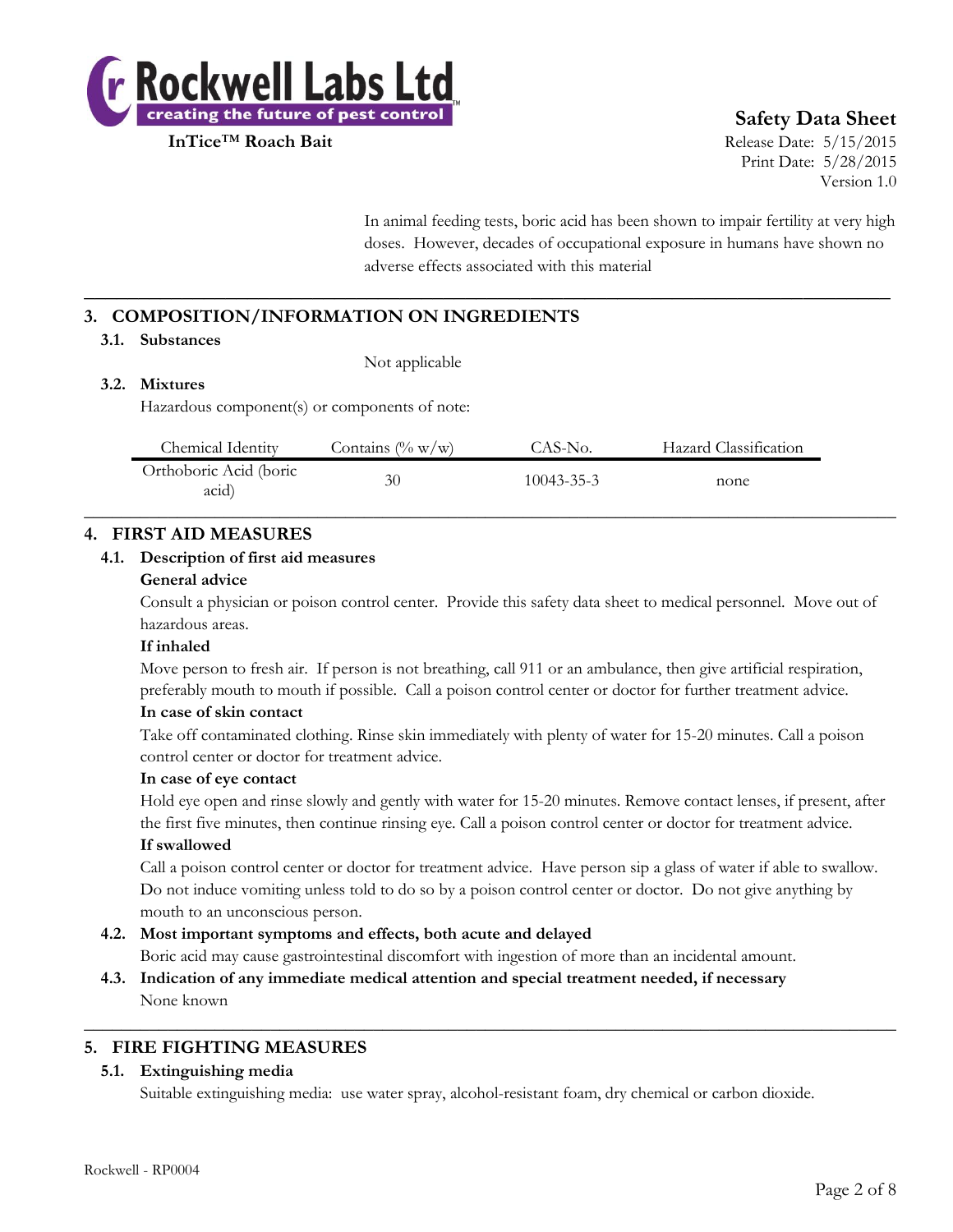

**InTice**™ **Roach Bait** Release Date: 5/15/2015 Print Date: 5/28/2015 Version 1.0

- **5.2. Specific hazards arising from the chemical** Borane/boron oxides. Oxides of carbon, sulfur, and nitrogen.
- **5.3. Special protective equipment and precautions for fire fighters** Wear self contained breathing apparatus for firefighting if deemed necessary. Additional information: none.
- **5.4. Further information** No data available

## **6. ACCIDENTAL RELEASE MEASURES**

**6.1. Personal precautions, protective equipment and emergency procedures** Avoid contact with spilled product and contaminated surfaces. Evacuate personnel to safe areas during emergencies. For safe handling instructions see section 7. For proper PPE see section 8.

 $\_$  , and the set of the set of the set of the set of the set of the set of the set of the set of the set of the set of the set of the set of the set of the set of the set of the set of the set of the set of the set of th

**6.2. Environmental precautions**

Prevent further leakage or spillage if safe to do so. Do not allow release directly to water, to areas where surface water is present or to intertidal areas below the mean high-water mark.

## **6.3. Methods and materials for containment and cleaning up** Wipe up any spilled material and dispose of according to instructions in section 13. Wash contaminated surfaces with soap and water.

## **7. HANDLING AND STORAGE**

## **7.1. Precautions for safe handling**

Handle in accordance with good industrial hygiene practices. Wash hands before eating, drinking, chewing gum, using tobacco or using the toilet. For additional precautions see section 2.2

## **7.2. Conditions for safe storage, including any incompatibilities**

Store in a dry place. Store in original container. Do not store where children or animals may gain access.  $\_$  , and the set of the set of the set of the set of the set of the set of the set of the set of the set of the set of the set of the set of the set of the set of the set of the set of the set of the set of the set of th

 $\_$  , and the set of the set of the set of the set of the set of the set of the set of the set of the set of the set of the set of the set of the set of the set of the set of the set of the set of the set of the set of th

## **8. EXPOSURE CONTROLS/PERSONAL PROTECTION**

## **8.1. Control parameters**

Components with workplace parameters

| $\sqrt{2}$<br>Component | C <sub>N</sub><br>NO.<br>╮– | <b>TT</b><br>$\vee$ alue | ontrol<br>parameters | Basis  |
|-------------------------|-----------------------------|--------------------------|----------------------|--------|
| none                    | ------                      | ------                   | ------               | ------ |

## **8.2. Appropriate engineering controls**

Ensure relevant engineering controls are employed to prevent exceeding threshold values for the listed control parameters in section 8.1.

## **8.3. Individual protection measures, such as personal protective equipment**

In normal use and handling conditions refer to the product label for required PPE. In all other cases the following recommendations would apply.

## **Eye/face protection**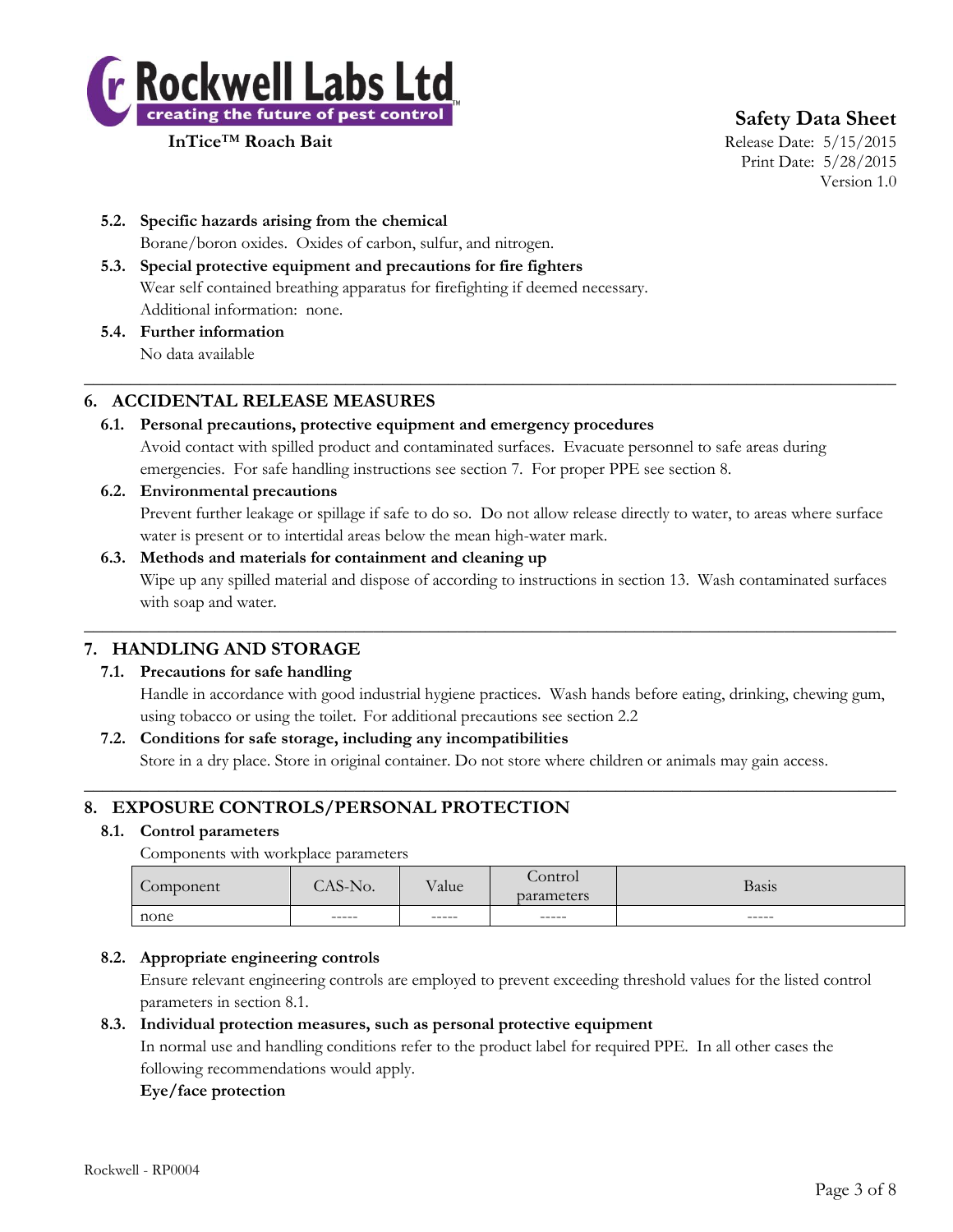

**InTice™ Roach Bait** Release Date: 5/15/2015 Print Date: 5/28/2015 Version 1.0

Safety glasses or other similar eye protection conforming to ANSI Z87.1 standards recommended when handling product.

## **Skin protection**

Chemical resistant nitrile rubber or similarly compatible gloves recommended when handling product. Dispose of contaminated gloves after use in accordance with applicable local and state regulations. Wash exposed skin with soap and water immediately. Wash all contaminated clothing prior to reuse.

 $\_$  , and the set of the set of the set of the set of the set of the set of the set of the set of the set of the set of the set of the set of the set of the set of the set of the set of the set of the set of the set of th

## **Respiratory protection**

Not required under normal use conditions.

#### **Thermal hazards**

None known

## **9. PHYSICAL AND CHEMICAL PROPERTIES**

## **9.1. Information on basic physical and chemical properties**

| Appearance;                                      | Opaque golden-yellow paste        |
|--------------------------------------------------|-----------------------------------|
| Odor;                                            | Slight/egg like                   |
| Odor threshold;                                  | No data available                 |
| pH;                                              | 5.8 @ 1% in water (22.0 °C)       |
| Melting point/freezing point;                    | No data available                 |
| Initial boiling point and boiling<br>range;      | No data available                 |
| Flash point;                                     | No data available                 |
| Evaporation rate;                                | No data available                 |
| Flammability (solid, gas);                       | No data available                 |
| Upper/lower flammability or<br>explosive limits; | No data available                 |
| Vapor pressure;                                  | No data available                 |
| Vapor density;                                   | No data available                 |
| Relative density;                                | $1.06$ g/ml                       |
| Solubility;                                      | Partially soluble in water        |
| Partition coefficient: n-<br>octanol/water;      | No data available                 |
| Auto-ignition temperature;                       | No data available                 |
| Decomposition temperature;                       | No data available                 |
| Viscosity;                                       | >20000 cP at 25 °C(Cannon-Fenske) |

#### **9.2. Additional Information**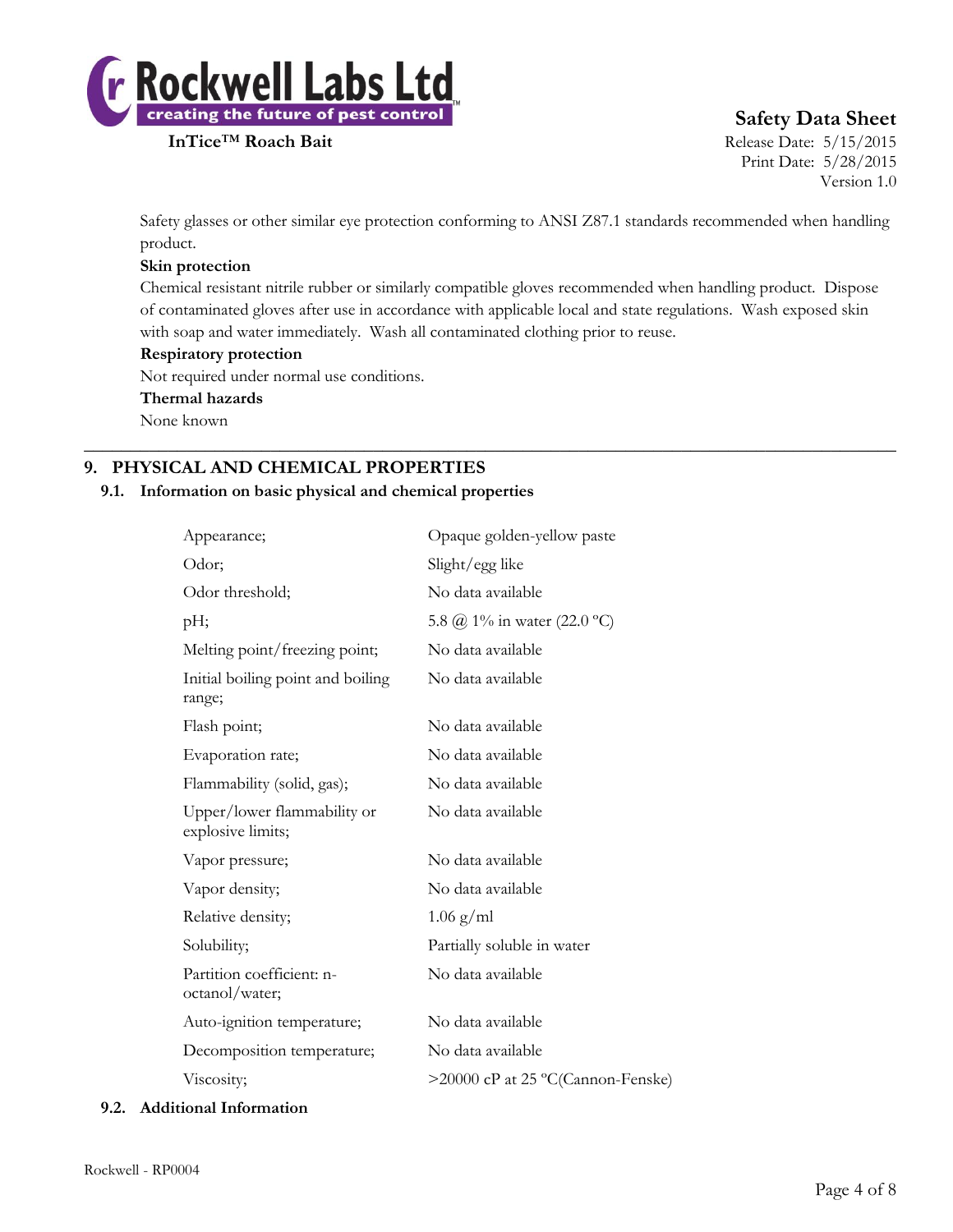

**InTice**™ **Roach Bait** Release Date: 5/15/2015 Print Date: 5/28/2015 Version 1.0

No data available

## **10. STABILITY AND REACTIVITY**

#### **10.1. Reactivity**

No data available

**10.2. Chemical stability**

Stable under recommended storage conditions.

- **10.3. Possibility of hazardous reactions**
- No data available
- **10.4. Conditions to avoid** Exposure to excessive heat. Avoid temperatures below 32  $\rm{P}F$  (0  $\rm{^{\circ}C})$
- **10.5. Incompatible materials** Strong oxidizing agents. Strong reducing agents.

## **10.6. Hazardous decomposition products** Other decomposition products – no data available In the event of a fire: see section 5

## **11. TOXICOLOGICAL INFORMATION**

#### **11.1. Information on toxicological effects**

### **Acute Toxicity**

LD50 Oral –  $\text{Rat}$  –  $>$  5000 mg/kg

LD50 Dermal –  $\text{Rat}$  –  $>$  5000 mg/kg

LD50 Inhalation – no data available

**Skin corrosion/irritation**

No data available

#### **Serious eye damage/irritation**

No data available

#### **Respiratory or skin sensitization**

Not a known sensitizer

## **Germ cell mutagenicity**

## Not a known mutagen

#### **Carcinogenicity**

| IARC:  | No component of this product presents at levels greater than or equal to $0.1\%$ is identified as |
|--------|---------------------------------------------------------------------------------------------------|
|        | probable, possible or confirmed human carcinogen by IARC.                                         |
| ACGIH: | No component of this product presents at levels greater than or equal to $0.1\%$ is identified as |
|        | probable, possible or confirmed human carcinogen by ACGIH.                                        |
| NTP:   | No component of this product presents at levels greater than or equal to $0.1\%$ is identified as |
|        | probable, possible or confirmed human carcinogen by NTP.                                          |
| OSHA:  | No component of this product presents at levels greater than or equal to $0.1\%$ is identified as |
|        | probable, possible or confirmed human carcinogen by OSHA.                                         |

 $\_$  , and the set of the set of the set of the set of the set of the set of the set of the set of the set of the set of the set of the set of the set of the set of the set of the set of the set of the set of the set of th

 $\_$  , and the set of the set of the set of the set of the set of the set of the set of the set of the set of the set of the set of the set of the set of the set of the set of the set of the set of the set of the set of th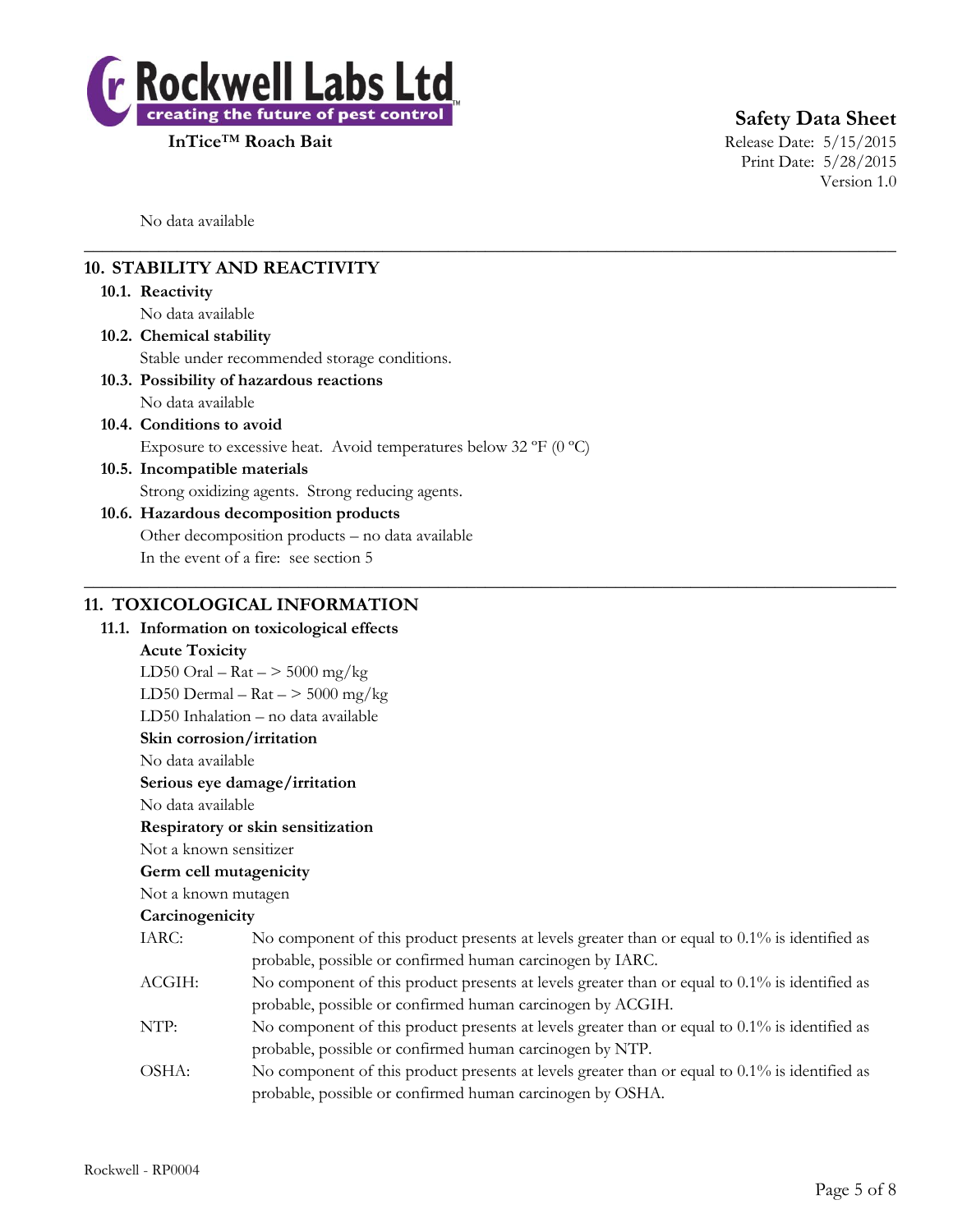

**InTice**™ **Roach Bait** Release Date: 5/15/2015 Print Date: 5/28/2015 Version 1.0

### **Reproductive toxicity**

In animal feeding tests, boric acid has been shown to impair fertility at very high doses. However, decades of occupational exposure in humans have shown no adverse effects associated with this material.

 $\_$  , and the set of the set of the set of the set of the set of the set of the set of the set of the set of the set of the set of the set of the set of the set of the set of the set of the set of the set of the set of th

## **Specific target organ toxicity – single exposure**

No data available

**Specific target organ toxicity – repeated exposure**

No data available

## **Aspiration hazard**

No data available

**11.2. Other information**

No data available

## **12. ECOLOGICAL INFORMATION**

#### **12.1. Toxicity**

| 12.2. Persistence and degradability |                   |
|-------------------------------------|-------------------|
| invertebrates                       |                   |
| and other aquatic                   |                   |
| Toxicity to daphnia                 | no data available |
| Toxicity to fish                    | no data available |
|                                     |                   |

No data available

**12.3. Bioaccumulative potential** No data available

**12.4. Mobility in soil** No data available

**12.5. Other adverse effects**

No data available

## **13. DISPOSAL CONSIDERATIONS**

## **13.1. Disposal Methods.**

The best disposal method is to use the quantity product per label directions. If it is necessary to dispose of unused material then follow the label instructions and relevant local, state and federal waste disposal guidelines. Product Disposal:

 $\_$  , and the set of the set of the set of the set of the set of the set of the set of the set of the set of the set of the set of the set of the set of the set of the set of the set of the set of the set of the set of th

Do not contaminate water, food or feed by storage or disposal.

Packaging Disposal:

If empty: Place in trash or offer for recycling if available. If partly filled: Call your local solid waste agency or 1- 800-CLEANUP which is managed as a public-private partnership.

See section 8 for proper PPE and precautionary handling measures.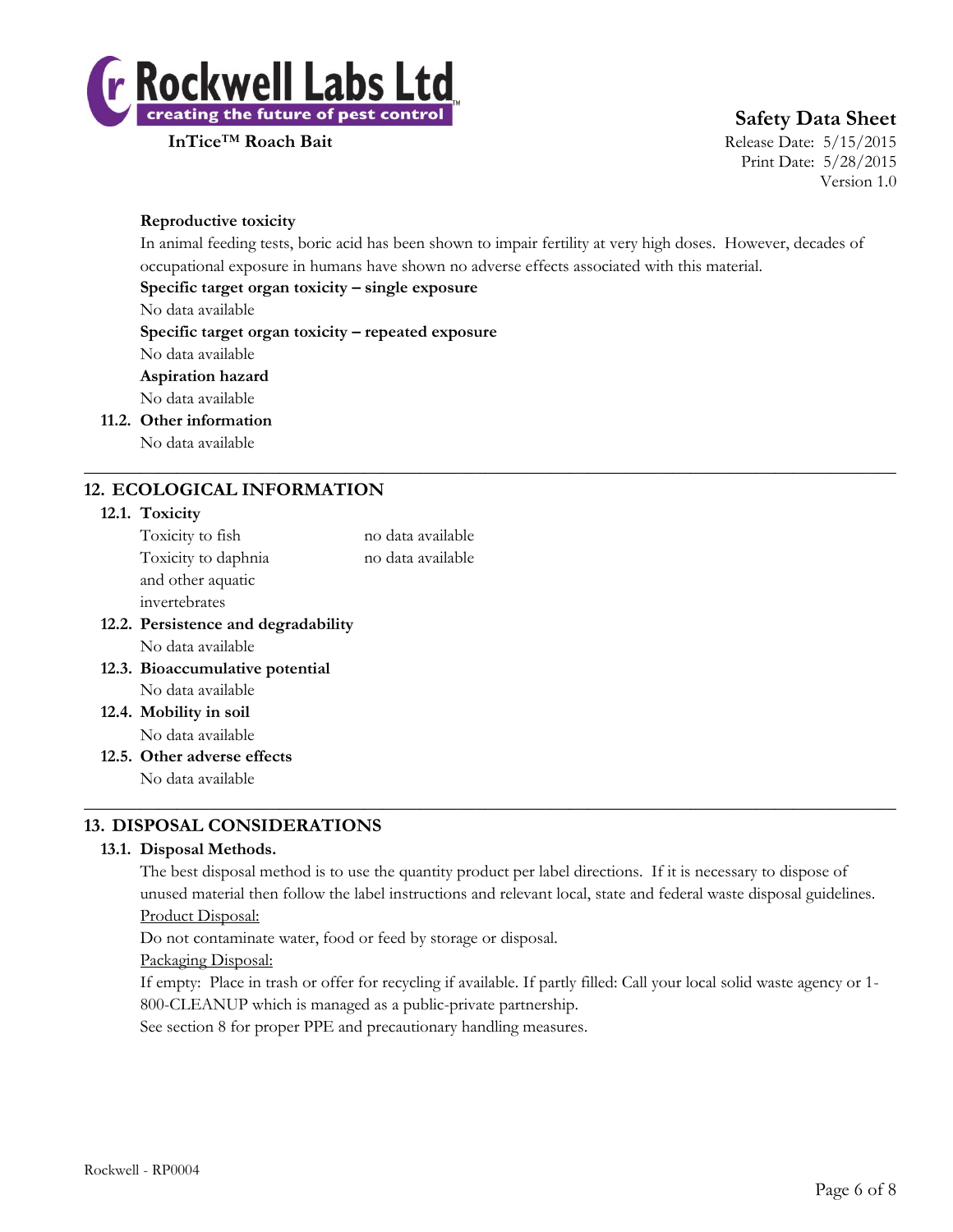

**InTice**™ **Roach Bait** Release Date: 5/15/2015 Print Date: 5/28/2015 Version 1.0

## **14. TRANSPORT INFORMATION DOT** Not dangerous goods **IMDG** Not dangerous goods

**IATA**

Not dangerous goods

## **15. REGULATORY INFORMATION**

This chemical is a pesticide product registered by the Environmental Protection Agency and is subject to certain labeling requirements under federal pesticide law. These requirements differ from the classification criteria and hazard information required for safety data sheets, and for workplace labels of non-pesticide chemicals. Following is the hazard information as required on the pesticide label:

 $\_$  , and the set of the set of the set of the set of the set of the set of the set of the set of the set of the set of the set of the set of the set of the set of the set of the set of the set of the set of the set of th

\_\_\_\_\_\_\_\_\_\_\_\_\_\_\_\_\_\_\_\_\_\_\_\_\_\_\_\_\_\_\_\_\_\_\_\_\_\_\_\_\_\_\_\_\_\_\_\_\_\_\_\_\_\_\_\_\_\_\_\_\_\_\_\_\_\_\_\_\_\_\_\_\_\_\_\_\_\_\_\_\_\_\_\_\_\_\_\_\_\_\_\_\_\_

## KEEP OUT OF THE REACH OF CHILDREN

CAUTION

Harmful if swallowed or absorbed through the skin.

Causes eye irritation.

Avoid contact with skin, eyes or clothing.

Wash hands thoroughly with soap and water after use and before eating, drinking, chewing gum, using tobacco or using the toilet.

## **SARA 302 Components**

No chemicals in this material are subject to the reporting requirements of SARA Title III, Section 302.

## **SARA 313 Components**

This material does not contain any chemical components with known CAS numbers that exceed the threshold (De Minimis) reporting levels established by SARA Title III, Section 313.

## **SARA 311/312 Hazards**

None

#### **California Proposition 65 Components**

This product does not contain any chemicals known to the state of California to cause cancer, birth defects, or reproductive harm.

## **TSCA**

All components of this product are listed, exempted, or excluded from listing on the U.S. Toxic Substances Control Act chemical substance inventory.